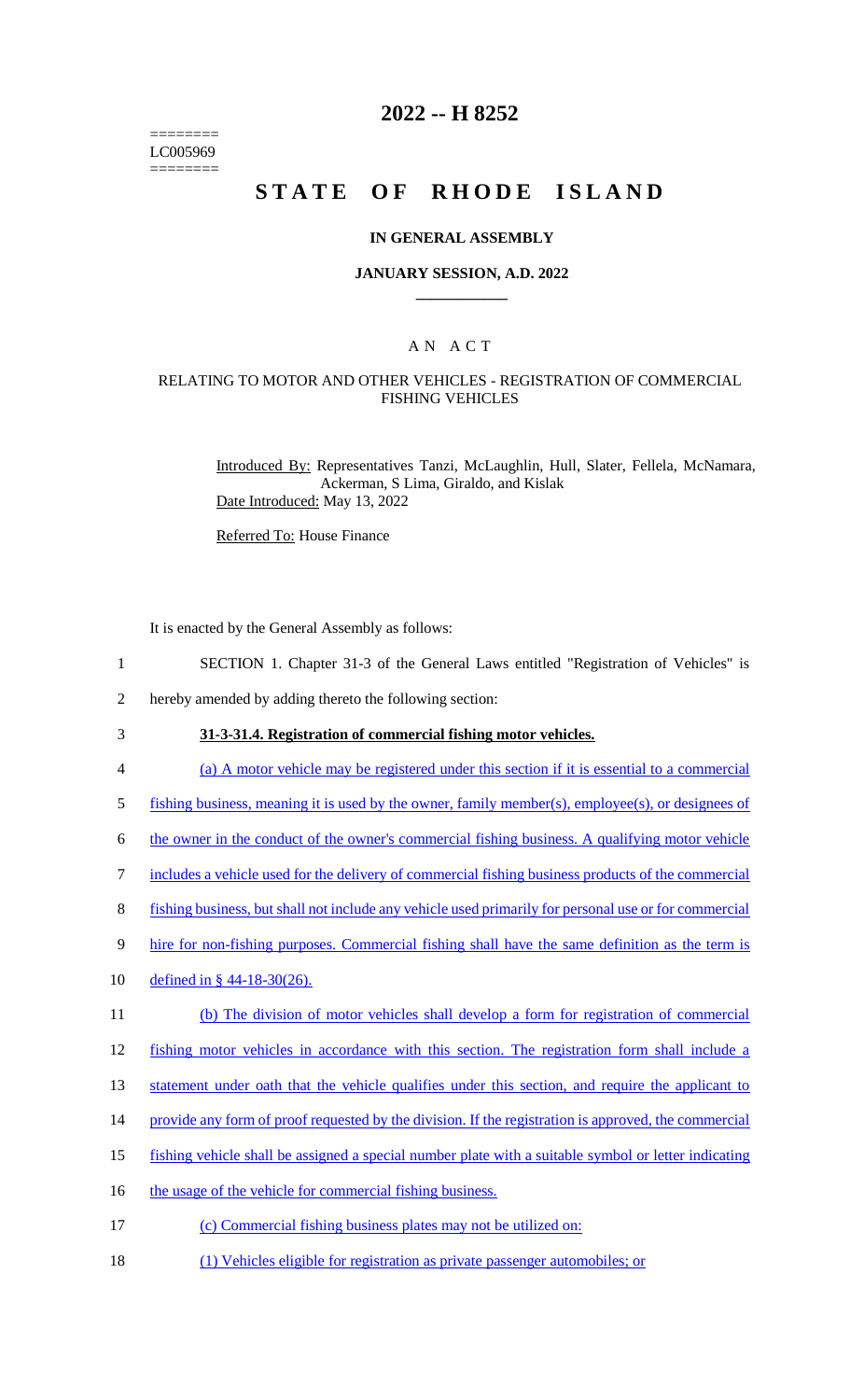1 (2) On any vehicle that is not essential to a commercial fishing business. 2 (d) The director of the division of motor vehicles may promulgate any rules and regulations deemed necessary for the inspection of commercial fishing vehicles registered under this section. SECTION 2. Section 44-18-30 of the General Laws in Chapter 44-18 entitled "Sales and Use Taxes - Liability and Computation" is hereby amended to read as follows: **44-18-30. Gross receipts exempt from sales and use taxes.** There are exempted from the taxes imposed by this chapter the following gross receipts: (1) Sales and uses beyond constitutional power of state. From the sale and from the storage, use, or other consumption in this state of tangible personal property the gross receipts from the sale of which, or the storage, use, or other consumption of which, this state is prohibited from taxing under the Constitution of the United States or under the constitution of this state. (2) Newspapers. (i) From the sale and from the storage, use, or other consumption in this state of any newspaper. (ii) "Newspaper" means an unbound publication printed on newsprint that contains news, editorial comment, opinions, features, advertising matter, and other matters of public interest. (iii) "Newspaper" does not include a magazine, handbill, circular, flyer, sales catalog, or similar item unless the item is printed for, and distributed as, a part of a newspaper. (3) School meals. From the sale and from the storage, use, or other consumption in this state of meals served by public, private, or parochial schools, school districts, colleges, universities, student organizations, and parent-teacher associations to the students or teachers of a school, college, or university whether the meals are served by the educational institutions or by a food service or management entity under contract to the educational institutions. 24 (4) Containers. (i) From the sale and from the storage, use, or other consumption in this state of: (A) Non-returnable containers, including boxes, paper bags, and wrapping materials that are biodegradable and all bags and wrapping materials utilized in the medical and healing arts, when sold without the contents to persons who place the contents in the container and sell the contents with the container. (B) Containers when sold with the contents if the sale price of the contents is not required to be included in the measure of the taxes imposed by this chapter. (C) Returnable containers when sold with the contents in connection with a retail sale of the contents or when resold for refilling. (D) Keg and barrel containers, whether returnable or not, when sold to alcoholic beverage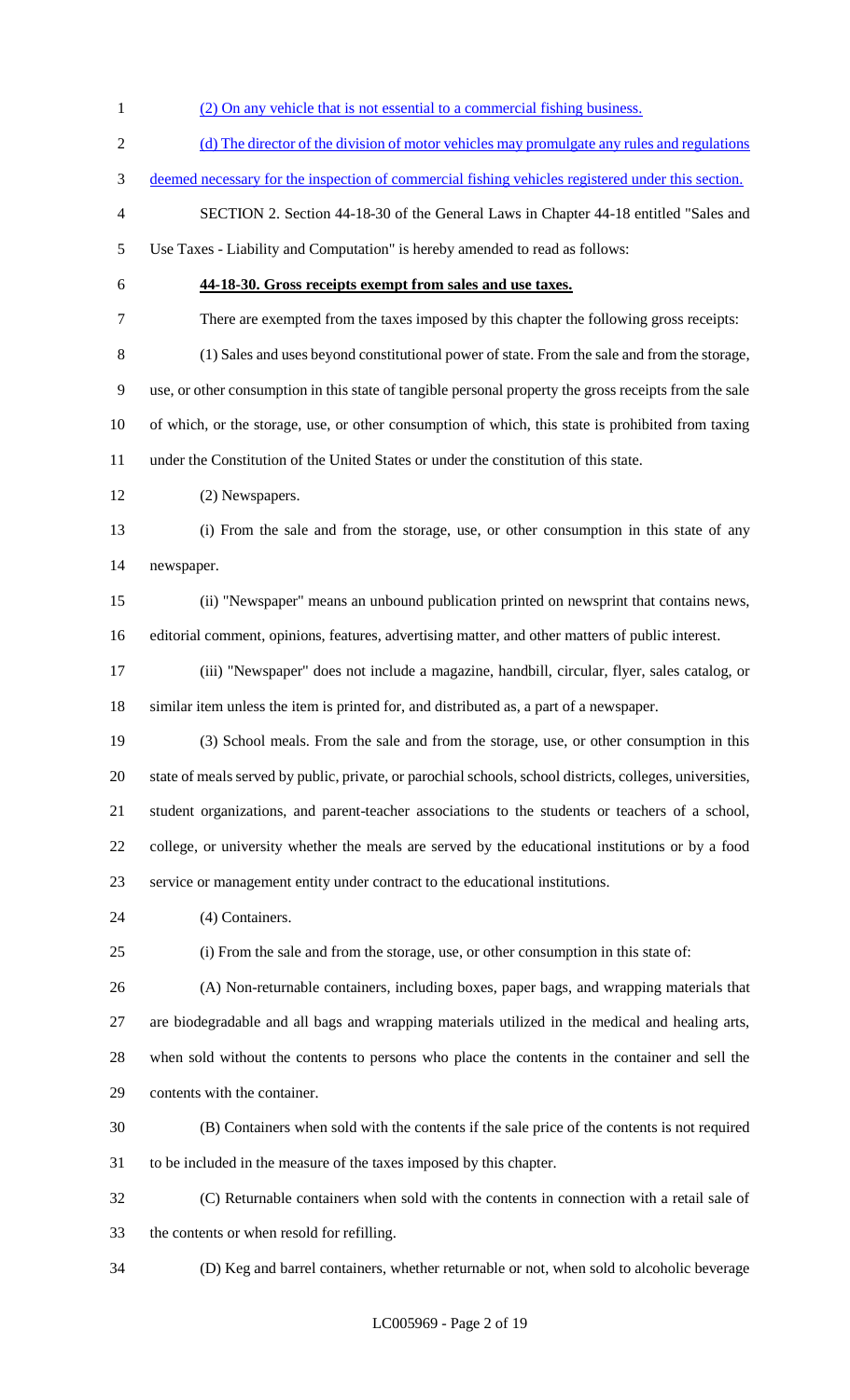producers who place the alcoholic beverages in the containers.

 (ii) As used in this subdivision, the term "returnable containers" means containers of a kind customarily returned by the buyer of the contents for reuse. All other containers are "non-returnable containers."

 (5)(i) Charitable, educational, and religious organizations. From the sale to, as in defined in this section, and from the storage, use, and other consumption in this state, or any other state of the United States of America, of tangible personal property by hospitals not operated for a profit; "educational institutions" as defined in subdivision (18) not operated for a profit; churches, orphanages, and other institutions or organizations operated exclusively for religious or charitable purposes; interest-free loan associations not operated for profit; nonprofit, organized sporting leagues and associations and bands for boys and girls under the age of nineteen (19) years; the following vocational student organizations that are state chapters of national vocational student organizations: Distributive Education Clubs of America (DECA); Future Business Leaders of America, Phi Beta Lambda (FBLA/PBL); Future Farmers of America (FFA); Future Homemakers of America/Home Economics Related Occupations (FHA/HERD); Vocational Industrial Clubs of America (VICA); organized nonprofit golden age and senior citizens clubs for men and women; 17 and parent-teacher associations; and from the sale, storage, use, and other consumption in this state, of and by the Industrial Foundation of Burrillville, a Rhode Island domestic nonprofit corporation.

 (ii) In the case of contracts entered into with the federal government, its agencies, or instrumentalities, this state, or any other state of the United States of America, its agencies, any city, town, district, or other political subdivision of the states; hospitals not operated for profit; educational institutions not operated for profit; churches, orphanages, and other institutions or organizations operated exclusively for religious or charitable purposes, the contractor may purchase such materials and supplies (materials and/or supplies are defined as those that are essential to the project) that are to be utilized in the construction of the projects being performed under the contracts without payment of the tax.

 (iii) The contractor shall not charge any sales or use tax to any exempt agency, institution, or organization but shall in that instance provide his or her suppliers with certificates in the form as determined by the division of taxation showing the reason for exemption and the contractor's records must substantiate the claim for exemption by showing the disposition of all property so purchased. If any property is then used for a nonexempt purpose, the contractor must pay the tax on the property used.

 (6) Gasoline. From the sale and from the storage, use, or other consumption in this state of: (i) Gasoline and other products taxed under chapter 36 of title 31 and (ii) Fuels used for the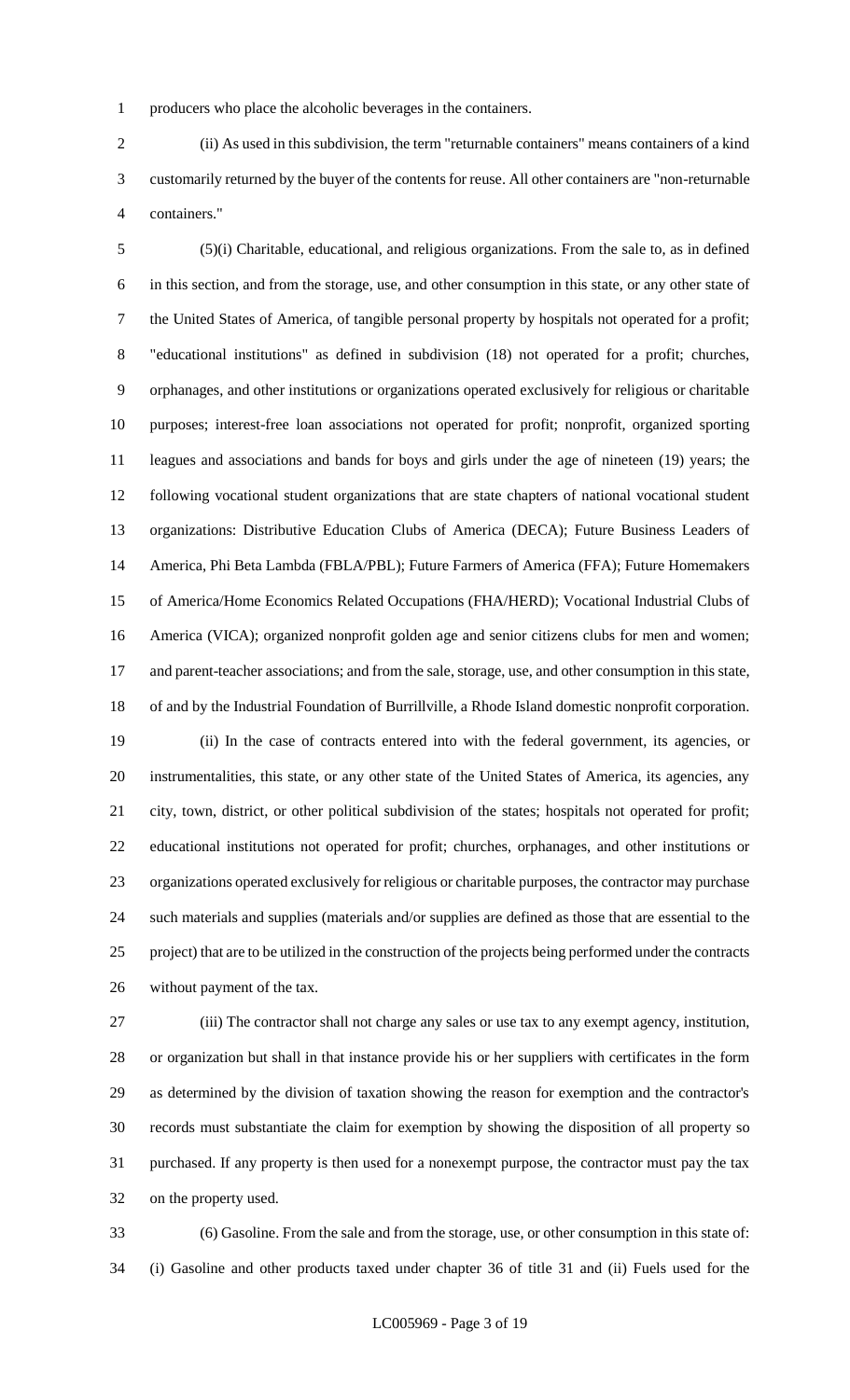propulsion of airplanes.

(7) Purchase for manufacturing purposes.

 (i) From the sale and from the storage, use, or other consumption in this state of computer software, tangible personal property, electricity, natural gas, artificial gas, steam, refrigeration, and water, when the property or service is purchased for the purpose of being manufactured into a finished product for resale and becomes an ingredient, component, or integral part of the manufactured, compounded, processed, assembled, or prepared product, or if the property or service is consumed in the process of manufacturing for resale computer software, tangible personal property, electricity, natural gas, artificial gas, steam, refrigeration, or water.

 (ii) "Consumed" means destroyed, used up, or worn out to the degree or extent that the property cannot be repaired, reconditioned, or rendered fit for further manufacturing use.

(iii) "Consumed" includes mere obsolescence.

 (iv) "Manufacturing" means and includes: manufacturing, compounding, processing, assembling, preparing, or producing.

 (v) "Process of manufacturing" means and includes all production operations performed in the producing or processing room, shop, or plant, insofar as the operations are a part of and connected with the manufacturing for resale of tangible personal property, electricity, natural gas, artificial gas, steam, refrigeration, or water and all production operations performed insofar as the operations are a part of and connected with the manufacturing for resale of computer software.

 (vi) "Process of manufacturing" does not mean or include administration operations such as general office operations, accounting, collection, or sales promotion, nor does it mean or include distribution operations that occur subsequent to production operations, such as handling, storing, selling, and transporting the manufactured products, even though the administration and distribution operations are performed by, or in connection with, a manufacturing business.

 (8) State and political subdivisions. From the sale to, and from the storage, use, or other consumption by, this state, any city, town, district, or other political subdivision of this state. Every redevelopment agency created pursuant to chapter 31 of title 45 is deemed to be a subdivision of 28 the municipality where it is located.

 (9) Food and food ingredients. From the sale and storage, use, or other consumption in this state of food and food ingredients as defined in § 44-18-7.1(l).

 For the purposes of this exemption "food and food ingredients" shall not include candy, soft drinks, dietary supplements, alcoholic beverages, tobacco, food sold through vending machines, or prepared food, as those terms are defined in § 44-18-7.1, unless the prepared food is: (i) Sold by a seller whose primary NAICS classification is manufacturing in sector 311,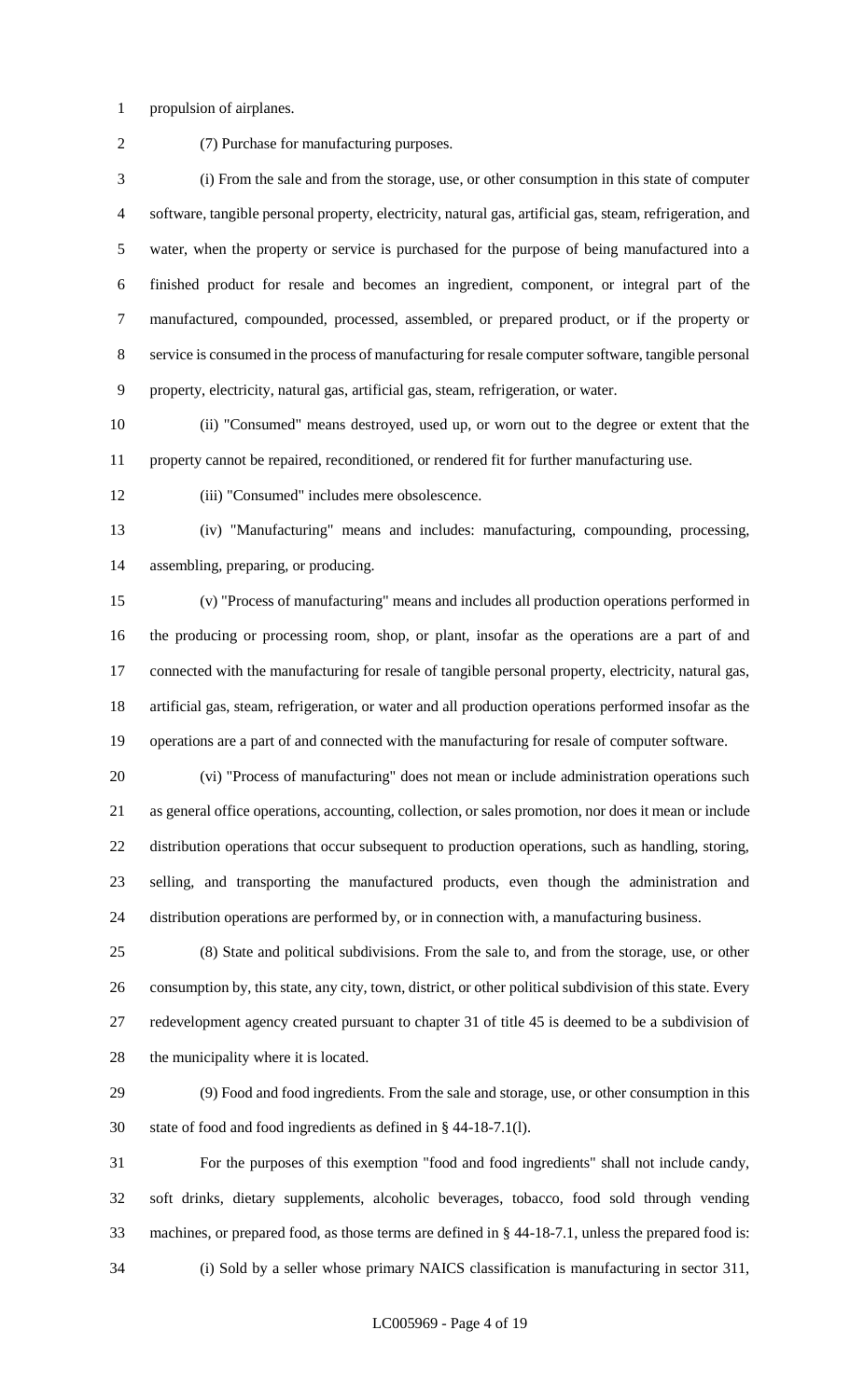except sub-sector 3118 (bakeries);

2 (ii) Sold in an unheated state by weight or volume as a single item;

 (iii) Bakery items, including: bread, rolls, buns, biscuits, bagels, croissants, pastries, donuts, danish, cakes, tortes, pies, tarts, muffins, bars, cookies, tortillas; and

 is not sold with utensils provided by the seller, including: plates, knives, forks, spoons, glasses, cups, napkins, or straws.

 (10) Medicines, drugs, and durable medical equipment. From the sale and from the storage, use, or other consumption in this state, of:

 (i) "Drugs" as defined in § 44-18-7.1(h)(i), sold on prescriptions, medical oxygen, and insulin whether or not sold on prescription. For purposes of this exemption drugs shall not include over-the-counter drugs and grooming and hygiene products as defined in § 44-18-7.1(h)(iii).

 (ii) Durable medical equipment as defined in § 44-18-7.1(k) for home use only, including, but not limited to: syringe infusers, ambulatory drug delivery pumps, hospital beds, convalescent chairs, and chair lifts. Supplies used in connection with syringe infusers and ambulatory drug delivery pumps that are sold on prescription to individuals to be used by them to dispense or administer prescription drugs, and related ancillary dressings and supplies used to dispense or administer prescription drugs, shall also be exempt from tax.

 (11) Prosthetic devices and mobility enhancing equipment. From the sale and from the storage, use, or other consumption in this state, of prosthetic devices as defined in § 44-18-7.1(t), sold on prescription, including, but not limited to: artificial limbs, dentures, spectacles, eyeglasses, and artificial eyes; artificial hearing devices and hearing aids, whether or not sold on prescription; and mobility enhancing equipment as defined in § 44-18-7.1(p), including wheelchairs, crutches, and canes.

 (12) Coffins, caskets, urns, shrouds and burial garments. From the sale and from the storage, use, or other consumption in this state of coffins, caskets, urns, shrouds, and other burial garments that are ordinarily sold by a funeral director as part of the business of funeral directing.

(13) Motor vehicles sold to nonresidents.

 (i) From the sale, subsequent to June 30, 1958, of a motor vehicle to a bona fide nonresident of this state who does not register the motor vehicle in this state, whether the sale or delivery of the motor vehicle is made in this state or at the place of residence of the nonresident. A motor vehicle sold to a bona fide nonresident whose state of residence does not allow a like exemption to its nonresidents is not exempt from the tax imposed under § 44-18-20. In that event, the bona fide nonresident pays a tax to Rhode Island on the sale at a rate equal to the rate that would be imposed in his or her state of residence not to exceed the rate that would have been imposed under § 44-18-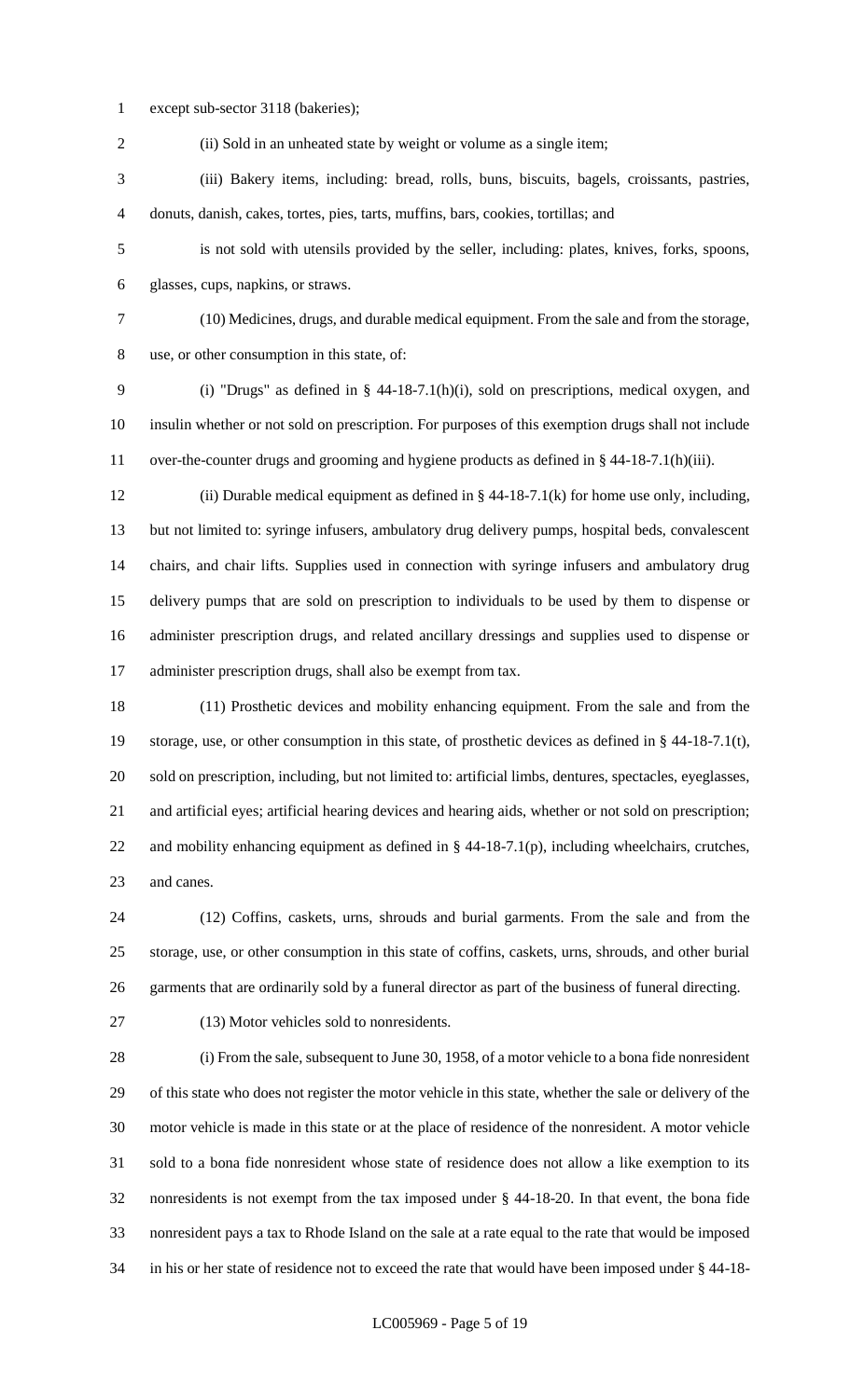20. Notwithstanding any other provisions of law, a licensed motor vehicle dealer shall add and collect the tax required under this subdivision and remit the tax to the tax administrator under the provisions of chapters 18 and 19 of this title. When a Rhode Island licensed, motor vehicle dealer is required to add and collect the sales and use tax on the sale of a motor vehicle to a bona fide nonresident as provided in this section, the dealer in computing the tax takes into consideration the law of the state of the nonresident as it relates to the trade-in of motor vehicles.

 (ii) The tax administrator, in addition to the provisions of §§ 44-19-27 and 44-19-28, may require any licensed motor vehicle dealer to keep records of sales to bona fide nonresidents as the tax administrator deems reasonably necessary to substantiate the exemption provided in this subdivision, including the affidavit of a licensed motor vehicle dealer that the purchaser of the motor vehicle was the holder of, and had in his or her possession a valid out-of-state motor vehicle registration or a valid out-of-state driver's license.

 (iii) Any nonresident who registers a motor vehicle in this state within ninety (90) days of the date of its sale to him or her is deemed to have purchased the motor vehicle for use, storage, or other consumption in this state, and is subject to, and liable for, the use tax imposed under the provisions of § 44-18-20.

 (14) Sales in public buildings by blind people. From the sale and from the storage, use, or other consumption in all public buildings in this state of all products or wares by any person licensed under § 40-9-11.1.

 (15) Air and water pollution control facilities. From the sale, storage, use, or other consumption in this state of tangible personal property or supplies acquired for incorporation into or used and consumed in the operation of a facility, the primary purpose of which is to aid in the control of the pollution or contamination of the waters or air of the state, as defined in chapter 12 of title 46 and chapter 23 of title 23, respectively, and that has been certified as approved for that purpose by the director of environmental management. The director of environmental management may certify to a portion of the tangible personal property or supplies acquired for incorporation into those facilities or used and consumed in the operation of those facilities to the extent that that portion has as its primary purpose the control of the pollution or contamination of the waters or air of this state. As used in this subdivision, "facility" means any land, facility, device, building, machinery, or equipment.

 (16) Camps. From the rental charged for living quarters, or sleeping, or housekeeping accommodations at camps or retreat houses operated by religious, charitable, educational, or other organizations and associations mentioned in subsection (5), or by privately owned and operated summer camps for children.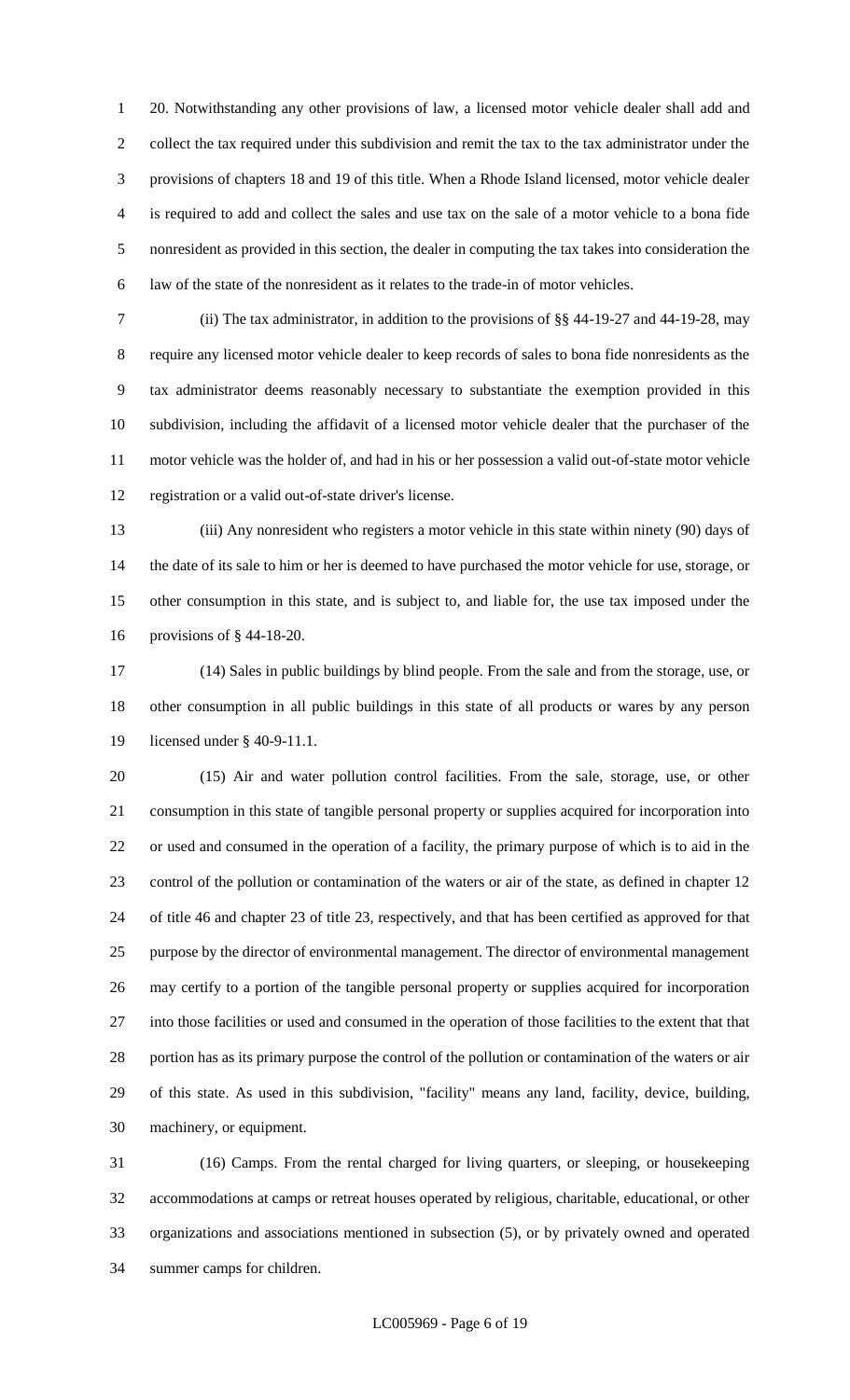(17) Certain institutions. From the rental charged for living or sleeping quarters in an institution licensed by the state for the hospitalization, custodial, or nursing care of human beings.

 (18) Educational institutions. From the rental charged by any educational institution for living quarters, or sleeping, or housekeeping accommodations or other rooms or accommodations to any student or teacher necessitated by attendance at an educational institution. "Educational institution" as used in this section means an institution of learning not operated for profit that is empowered to confer diplomas, educational, literary, or academic degrees; that has a regular faculty, curriculum, and organized body of pupils or students in attendance throughout the usual school year; that keeps and furnishes to students and others records required and accepted for entrance to schools of secondary, collegiate, or graduate rank; and no part of the net earnings of which inures to the benefit of any individual.

(19) Motor vehicle and adaptive equipment for persons with disabilities.

 (i) From the sale of: (A) Special adaptations; (B) The component parts of the special 14 adaptations; or (C) A specially adapted motor vehicle; provided that the owner furnishes to the tax administrator an affidavit of a licensed physician to the effect that the specially adapted motor vehicle is necessary to transport a family member with a disability or where the vehicle has been specially adapted to meet the specific needs of the person with a disability. This exemption applies to not more than one motor vehicle owned and registered for personal, noncommercial use.

 (ii) For the purpose of this subsection the term "special adaptations" includes, but is not limited to: wheelchair lifts, wheelchair carriers, wheelchair ramps, wheelchair securements, hand controls, steering devices, extensions, relocations, and crossovers of operator controls, power- assisted controls, raised tops or dropped floors, raised entry doors, or alternative signaling devices to auditory signals.

 (iii) From the sale of: (a) Special adaptations, (b) The component parts of the special adaptations, for a "wheelchair accessible taxicab" as defined in § 39-14-1, and/or a "wheelchair accessible public motor vehicle" as defined in § 39-14.1-1.

 (iv) For the purpose of this subdivision the exemption for a "specially adapted motor vehicle" means a use tax credit not to exceed the amount of use tax that would otherwise be due on the motor vehicle, exclusive of any adaptations. The use tax credit is equal to the cost of the special adaptations, including installation.

 (20) Heating fuels. From the sale and from the storage, use, or other consumption in this state of every type of heating fuel.

 (21) Electricity and gas. From the sale and from the storage, use, or other consumption in this state of electricity and gas.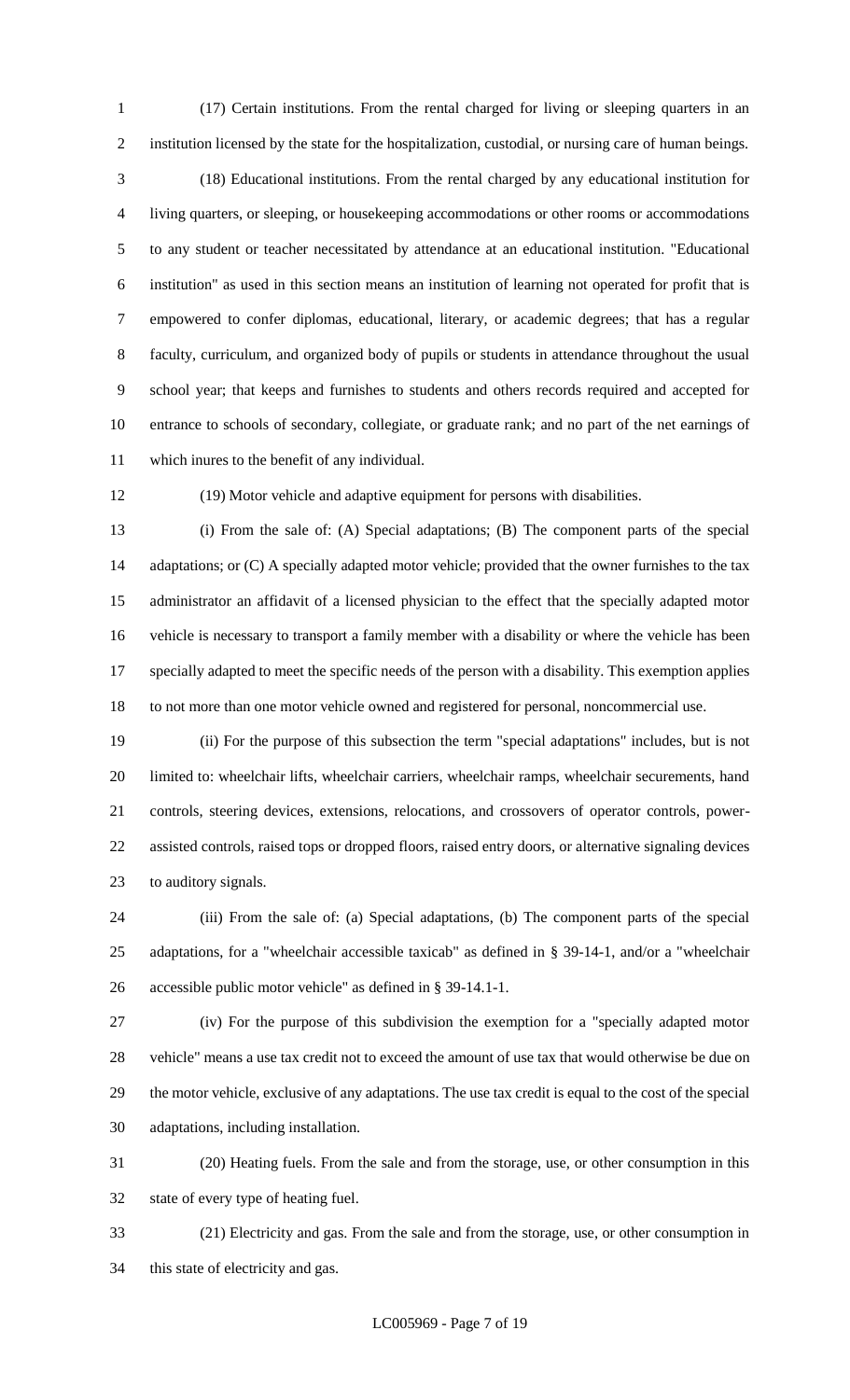(22) Manufacturing machinery and equipment.

 (i) From the sale and from the storage, use, or other consumption in this state of tools, dies, molds, machinery, equipment (including replacement parts), and related items to the extent used in an industrial plant in connection with the actual manufacture, conversion, or processing of tangible personal property, or to the extent used in connection with the actual manufacture, conversion, or processing of computer software as that term is utilized in industry numbers 7371, 7372, and 7373 in the standard industrial classification manual prepared by the Technical Committee on Industrial Classification, Office of Statistical Standards, Executive Office of the President, United States Bureau of the Budget, as revised from time to time, to be sold, or that machinery and equipment used in the furnishing of power to an industrial manufacturing plant. For the purposes of this subdivision, "industrial plant" means a factory at a fixed location primarily engaged in the manufacture, conversion, or processing of tangible personal property to be sold in the regular course of business;

 (ii) Machinery and equipment and related items are not deemed to be used in connection with the actual manufacture, conversion, or processing of tangible personal property, or in connection with the actual manufacture, conversion, or processing of computer software as that term is utilized in industry numbers 7371, 7372, and 7373 in the standard industrial classification manual prepared by the Technical Committee on Industrial Classification, Office of Statistical Standards, Executive Office of the President, United States Bureau of the Budget, as revised from 20 time to time, to be sold to the extent the property is used in administration or distribution operations; (iii) Machinery and equipment and related items used in connection with the actual manufacture, conversion, or processing of any computer software or any tangible personal property that is not to be sold and that would be exempt under subdivision (7) or this subdivision if purchased from a vendor or machinery and equipment and related items used during any manufacturing, converting, or processing function is exempt under this subdivision even if that operation, function, or purpose is not an integral or essential part of a continuous production flow or manufacturing process;

 (iv) Where a portion of a group of portable or mobile machinery is used in connection with the actual manufacture, conversion, or processing of computer software or tangible personal property to be sold, as previously defined, that portion, if otherwise qualifying, is exempt under this subdivision even though the machinery in that group is used interchangeably and not otherwise identifiable as to use.

 (23) Trade-in value of motor vehicles. From the sale and from the storage, use, or other consumption in this state of so much of the purchase price paid for a new or used automobile as is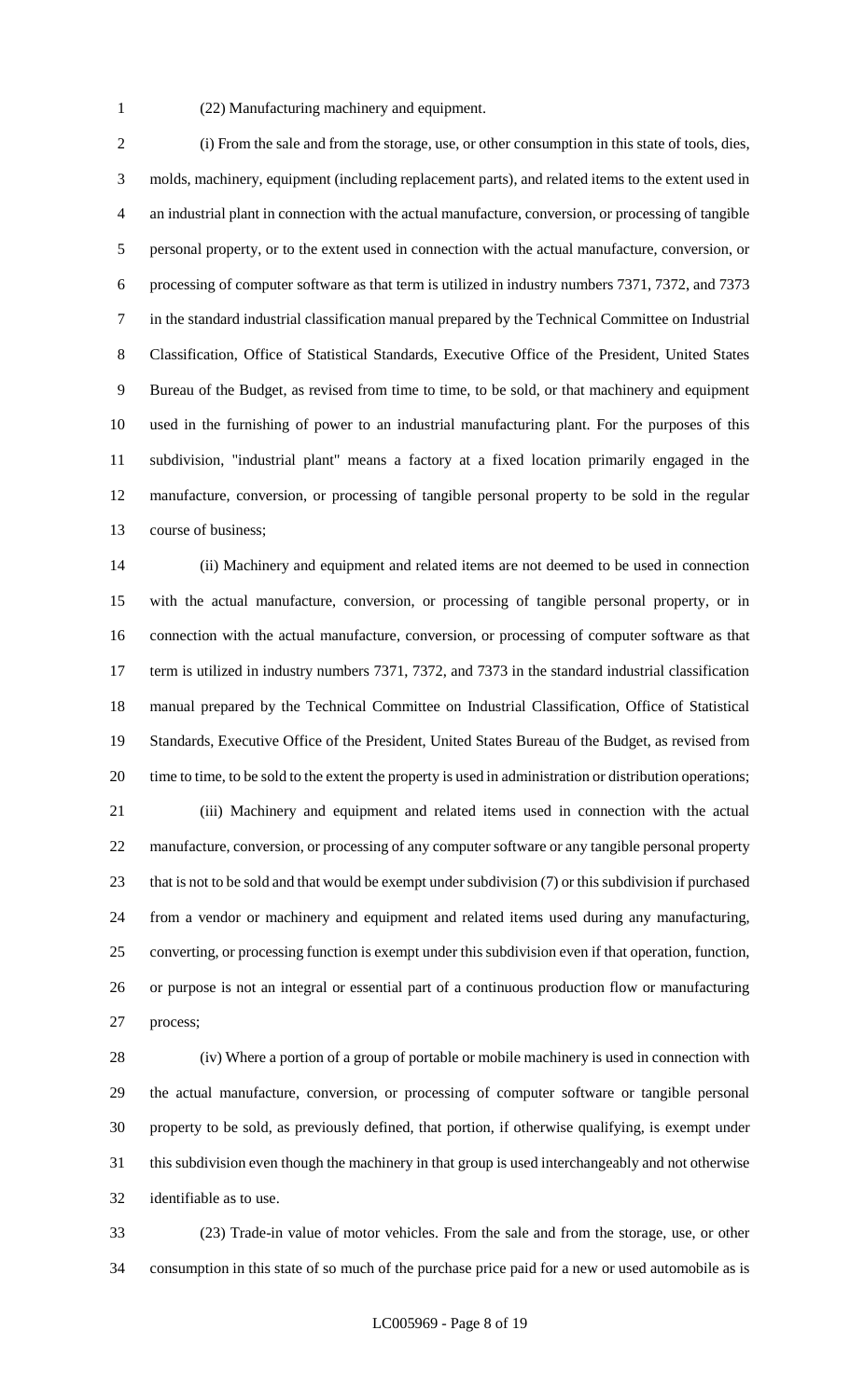allocated for a trade-in allowance on the automobile of the buyer given in trade to the seller, or of the proceeds applicable only to the automobile as are received from the manufacturer of automobiles for the repurchase of the automobile whether the repurchase was voluntary or not towards the purchase of a new or used automobile by the buyer. For the purpose of this subdivision, the word "automobile" means a private passenger automobile not used for hire and does not refer to any other type of motor vehicle.

(24) Precious metal bullion.

 (i) From the sale and from the storage, use, or other consumption in this state of precious metal bullion, substantially equivalent to a transaction in securities or commodities.

 (ii) For purposes of this subdivision, "precious metal bullion" means any elementary precious metal that has been put through a process of smelting or refining, including, but not limited to: gold, silver, platinum, rhodium, and chromium, and that is in a state or condition that its value depends upon its content and not upon its form.

 (iii) The term does not include fabricated precious metal that has been processed or manufactured for some one or more specific and customary industrial, professional, or artistic uses. (25) Commercial vessels. From sales made to a commercial ship, barge, or other vessel of fifty (50) tons burden or over, primarily engaged in interstate or foreign commerce, and from the repair, alteration, or conversion of the vessels, and from the sale of property purchased for the use of the vessels including provisions, supplies, and material for the maintenance and/or repair of the vessels.

 (26) Commercial fishing vessels. From the sale and from the storage, use, or other consumption in this state of vessels and other watercraft that are in excess of five (5) net tons and that are used exclusively for "commercial fishing," as defined in this subdivision, and from the repair, alteration, or conversion of those vessels and other watercraft, and from the sale of property purchased for the use of those vessels and other watercraft including provisions, supplies, and material for the maintenance and/or repair of the vessels and other watercraft and the boats nets, cables, tackle, and other fishing equipment appurtenant to or used in connection with the commercial fishing of the vessels and other watercraft. "Commercial fishing" means taking or attempting to take any fish, shellfish, crustacea, or bait species with the intent of disposing of it for profit or by sale, barter, trade, or in commercial channels. The term does not include subsistence fishing, i.e., the taking for personal use and not for sale or barter; or sport fishing; but shall include vessels and other watercraft with a Rhode Island party and charter boat license issued by the department of environmental management pursuant to § 20-2-27.1 that meet the following criteria: (i) The operator must have a current United States Coast Guard (U.S.C.G.) license to carry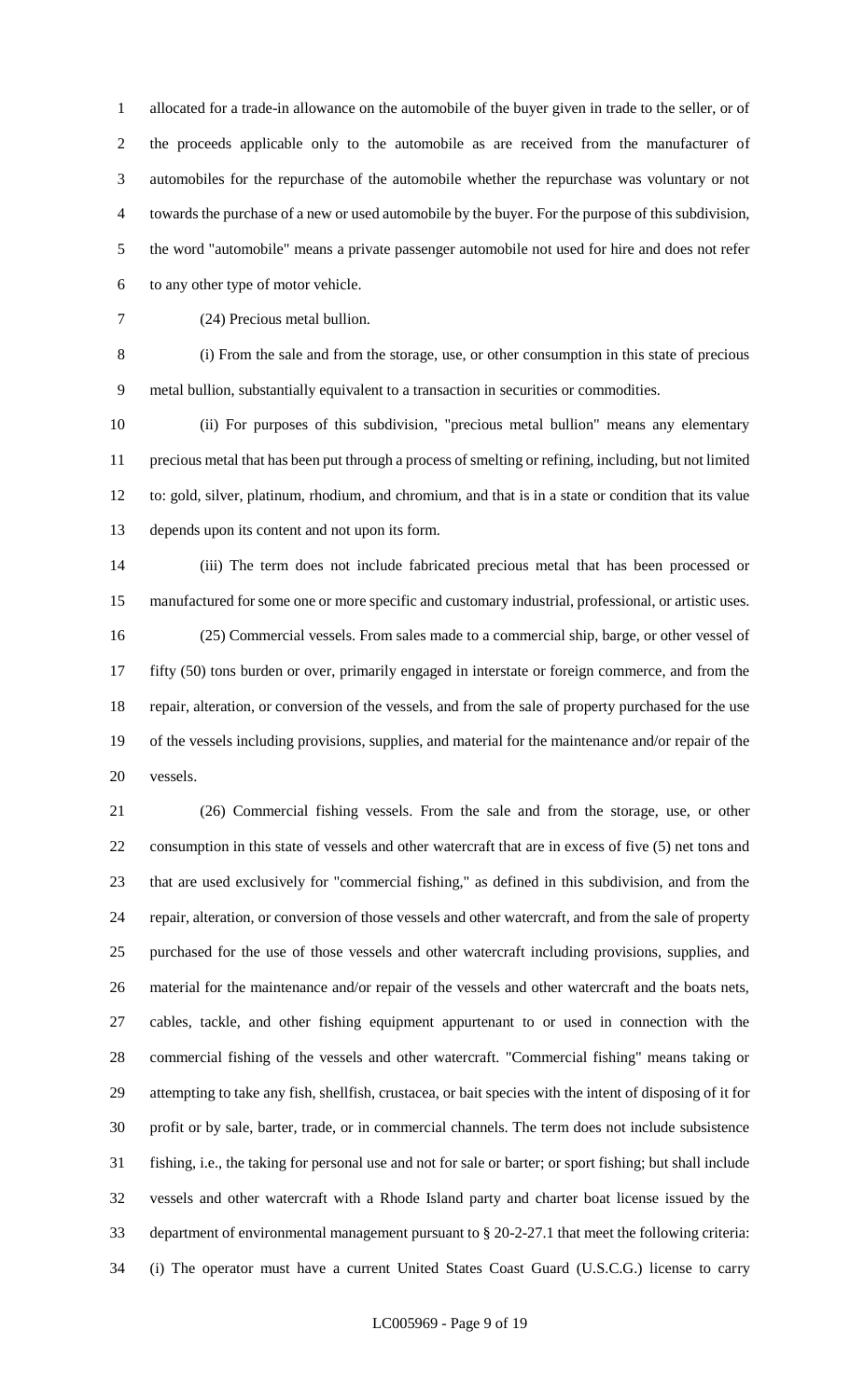passengers for hire; (ii) U.S.C.G. vessel documentation in the coast wide fishery trade; (iii) U.S.C.G. vessel documentation as to proof of Rhode Island home port status or a Rhode Island boat registration to prove Rhode Island home port status; and (iv) The vessel must be used as a commercial passenger carrying fishing vessel to carry passengers for fishing. The vessel must be able to demonstrate that at least fifty percent (50%) of its annual gross income derives from charters or provides documentation of a minimum of one hundred (100) charter trips annually; and (v) The vessel must have a valid Rhode Island party and charter boat license. The tax administrator shall implement the provisions of this subdivision by promulgating rules and regulations relating thereto.

 (27) Clothing and footwear. From the sales of articles of clothing, including footwear, intended to be worn or carried on or about the human body for sales prior to October 1, 2012. Effective October 1, 2012, the exemption will apply to the sales of articles of clothing, including footwear, intended to be worn or carried on or about the human body up to two hundred and fifty dollars (\$250) of the sales price per item. For the purposes of this section, "clothing or footwear" does not include clothing accessories or equipment or special clothing or footwear primarily designed for athletic activity or protective use as these terms are defined in section 44-18-7.1(f). In recognition of the work being performed by the streamlined sales and use tax governing board, upon passage of any federal law that authorizes states to require remote sellers to collect and remit sales and use taxes, this unlimited exemption will apply as it did prior to October 1, 2012. The unlimited exemption on sales of clothing and footwear shall take effect on the date that the state requires remote sellers to collect and remit sales and use taxes.

 (28) Water for residential use. From the sale and from the storage, use, or other consumption in this state of water furnished for domestic use by occupants of residential premises. (29) Bibles. [Unconstitutional; see Ahlburn v. Clark, 728 A.2d 449 (R.I. 1999); see Notes to Decisions.] From the sale and from the storage, use, or other consumption in the state of any canonized scriptures of any tax-exempt nonprofit religious organization including, but not limited 26 to, the Old Testament and the New Testament versions.

(30) Boats.

 (i) From the sale of a boat or vessel to a bona fide nonresident of this state who does not register the boat or vessel in this state or document the boat or vessel with the United States government at a home port within the state, whether the sale or delivery of the boat or vessel is made in this state or elsewhere; provided, that the nonresident transports the boat within thirty (30) days after delivery by the seller outside the state for use thereafter solely outside the state.

 (ii) The tax administrator, in addition to the provisions of §§ 44-19-27 and 44-19-28, may require the seller of the boat or vessel to keep records of the sales to bona fide nonresidents as the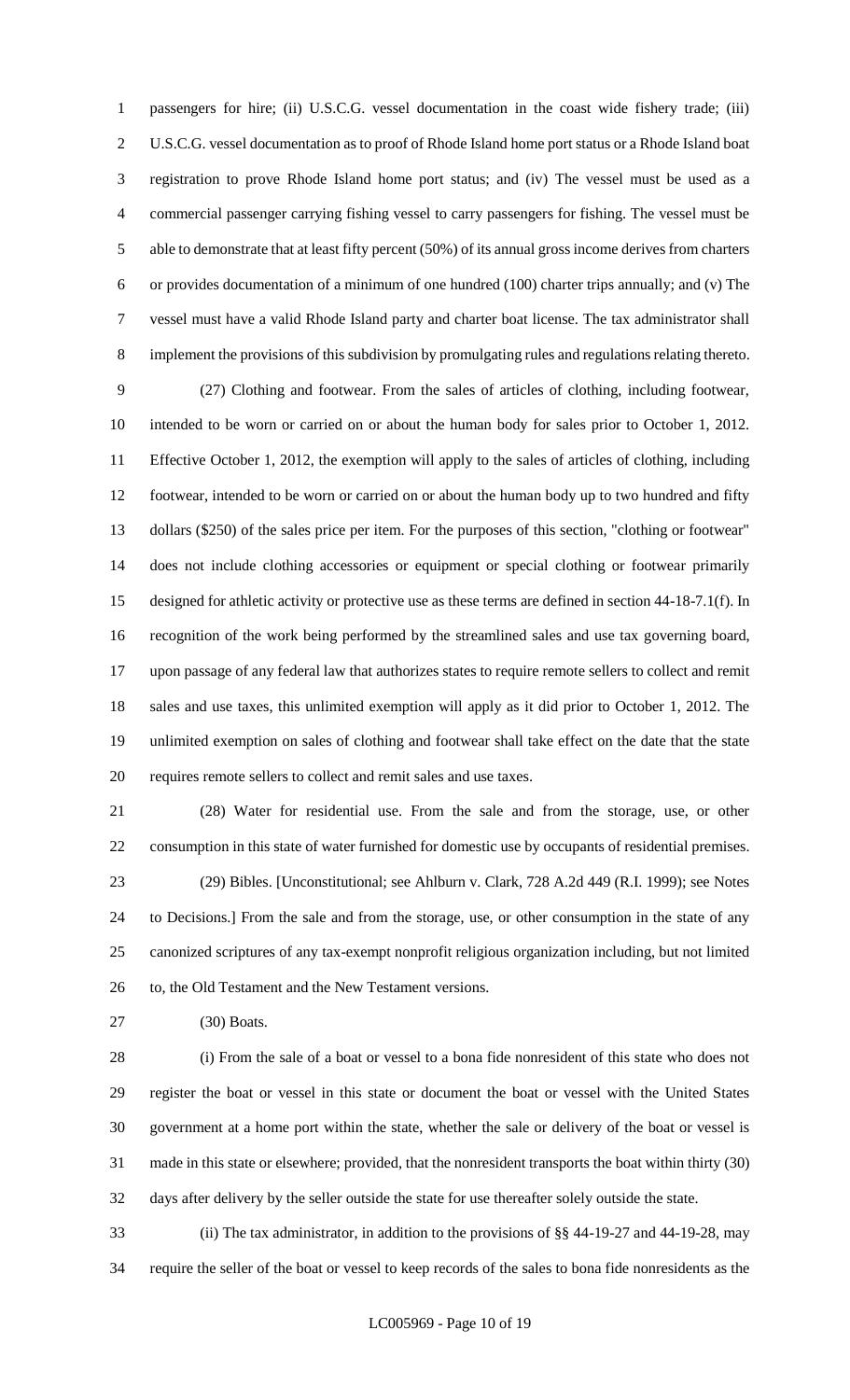tax administrator deems reasonably necessary to substantiate the exemption provided in this subdivision, including the affidavit of the seller that the buyer represented himself or herself to be a bona fide nonresident of this state and of the buyer that he or she is a nonresident of this state.

 (31) Youth activities equipment. From the sale, storage, use, or other consumption in this state of items for not more than twenty dollars (\$20.00) each by nonprofit Rhode Island eleemosynary organizations, for the purposes of youth activities that the organization is formed to sponsor and support; and by accredited elementary and secondary schools for the purposes of the schools or of organized activities of the enrolled students.

 (32) Farm equipment. From the sale and from the storage or use of machinery and equipment used directly for commercial farming and agricultural production; including, but not limited to: tractors, ploughs, harrows, spreaders, seeders, milking machines, silage conveyors, balers, bulk milk storage tanks, trucks with farm plates, mowers, combines, irrigation equipment, greenhouses and greenhouse coverings, graders and packaging machines, tools and supplies and other farming equipment, including replacement parts appurtenant to or used in connection with commercial farming and tools and supplies used in the repair and maintenance of farming equipment. "Commercial farming" means the keeping or boarding of five (5) or more horses or the production within this state of agricultural products, including, but not limited to, field or orchard crops, livestock, dairy, and poultry, or their products, where the keeping, boarding, or production provides at least two thousand five hundred dollars (\$2,500) in annual gross sales to the operator, whether an individual, a group, a partnership, or a corporation for exemptions issued prior to July 1, 2002. For exemptions issued or renewed after July 1, 2002, there shall be two (2) levels. Level I shall be based on proof of annual, gross sales from commercial farming of at least twenty-five hundred dollars (\$2,500) and shall be valid for purchases subject to the exemption provided in this subdivision except for motor vehicles with an excise tax value of five thousand dollars (\$5,000) or greater. Level II shall be based on proof of annual gross sales from commercial farming of at least ten thousand dollars (\$10,000) or greater and shall be valid for purchases subject to the exemption provided in this subdivision including motor vehicles with an excise tax value of five thousand 28 dollars (\$5,000) or greater. For the initial issuance of the exemptions, proof of the requisite amount of annual gross sales from commercial farming shall be required for the prior year; for any renewal of an exemption granted in accordance with this subdivision at either level I or level II, proof of gross annual sales from commercial farming at the requisite amount shall be required for each of the prior two (2) years. Certificates of exemption issued or renewed after July 1, 2002, shall clearly indicate the level of the exemption and be valid for four (4) years after the date of issue. This exemption applies even if the same equipment is used for ancillary uses, or is temporarily used for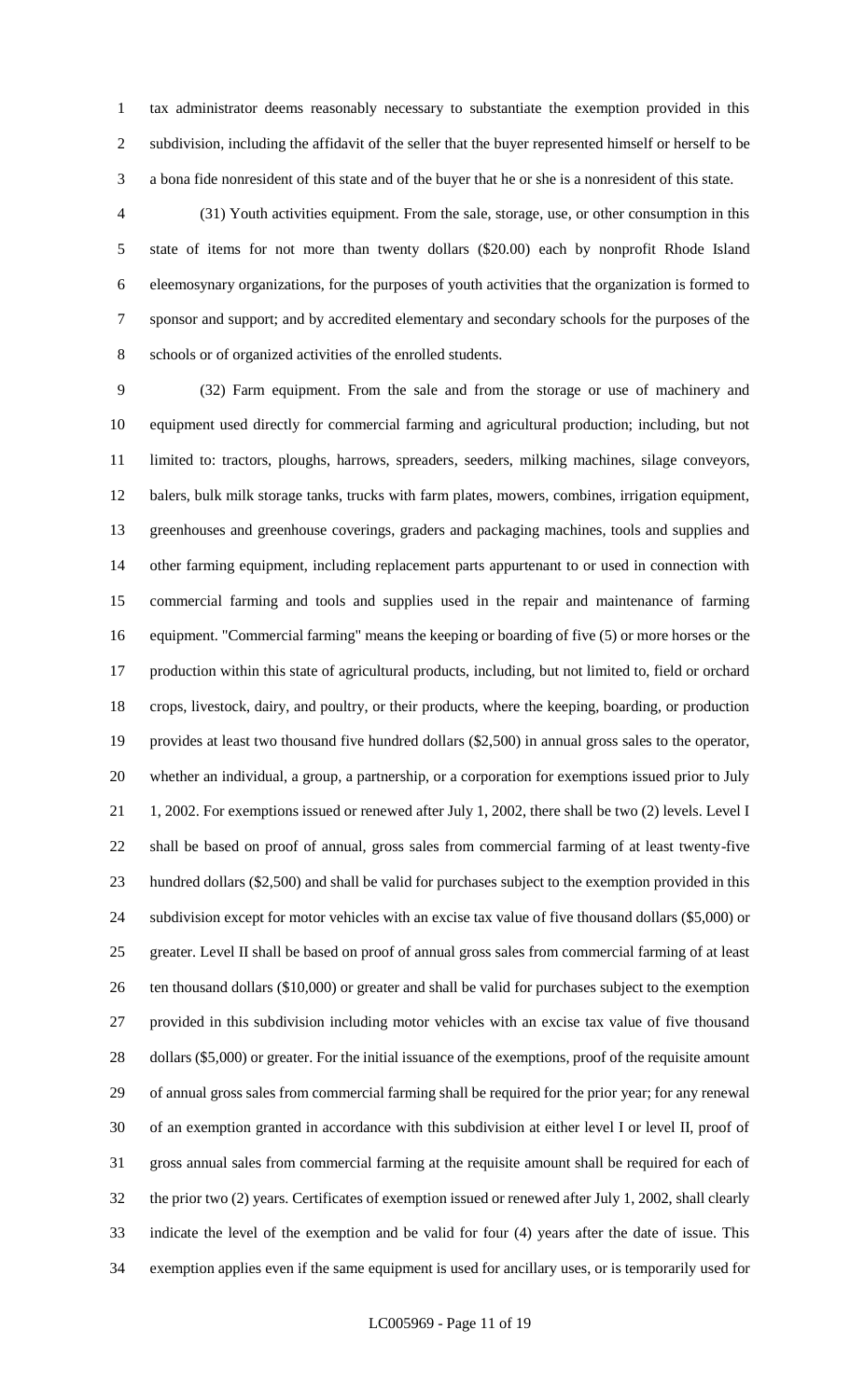a non-farming or a non-agricultural purpose, but shall not apply to motor vehicles acquired after July 1, 2002, unless the vehicle is a farm vehicle as defined pursuant to § 31-1-8 and is eligible for registration displaying farm plates as provided for in § 31-3-31.

- (33) Compressed air. From the sale and from the storage, use, or other consumption in the state of compressed air.
- 

 (34) Flags. From the sale and from the storage, consumption, or other use in this state of United States, Rhode Island or POW-MIA flags.

 (35) Motor vehicle and adaptive equipment to certain veterans. From the sale of a motor vehicle and adaptive equipment to and for the use of a veteran with a service-connected loss of or the loss of use of a leg, foot, hand, or arm, or any veteran who is a double amputee, whether service connected or not. The motor vehicle must be purchased by and especially equipped for use by the qualifying veteran. Certificate of exemption or refunds of taxes paid is granted under rules or regulations that the tax administrator may prescribe.

 (36) Textbooks. From the sale and from the storage, use, or other consumption in this state of textbooks by an "educational institution," as defined in subsection (18) of this section, and any educational institution within the purview of § 16-63-9(4), and used textbooks by any purveyor.

 (37) Tangible personal property and supplies used in on-site hazardous waste recycling, reuse, or treatment. From the sale, storage, use, or other consumption in this state of tangible personal property or supplies used or consumed in the operation of equipment, the exclusive function of which is the recycling, reuse, or recovery of materials (other than precious metals, as defined in subdivision (24)(ii) of this section) from the treatment of "hazardous wastes," as defined in § 23-19.1-4, where the "hazardous wastes" are generated in Rhode Island solely by the same taxpayer and where the personal property is located at, in, or adjacent to a generating facility of the taxpayer in Rhode Island. The taxpayer shall procure an order from the director of the department of environmental management certifying that the equipment and/or supplies as used or consumed, qualify for the exemption under this subdivision. If any information relating to secret processes or methods of manufacture, production, or treatment is disclosed to the department of environmental management only to procure an order, and is a "trade secret" as defined in § 28-21-10(b), it is not open to public inspection or publicly disclosed unless disclosure is required under chapter 21 of title 28 or chapter 24.4 of title 23.

 (38) Promotional and product literature of boat manufacturers. From the sale and from the storage, use, or other consumption of promotional and product literature of boat manufacturers shipped to points outside of Rhode Island that either: (i) Accompany the product that is sold; (ii) Are shipped in bulk to out-of-state dealers for use in the sale of the product; or (iii) Are mailed to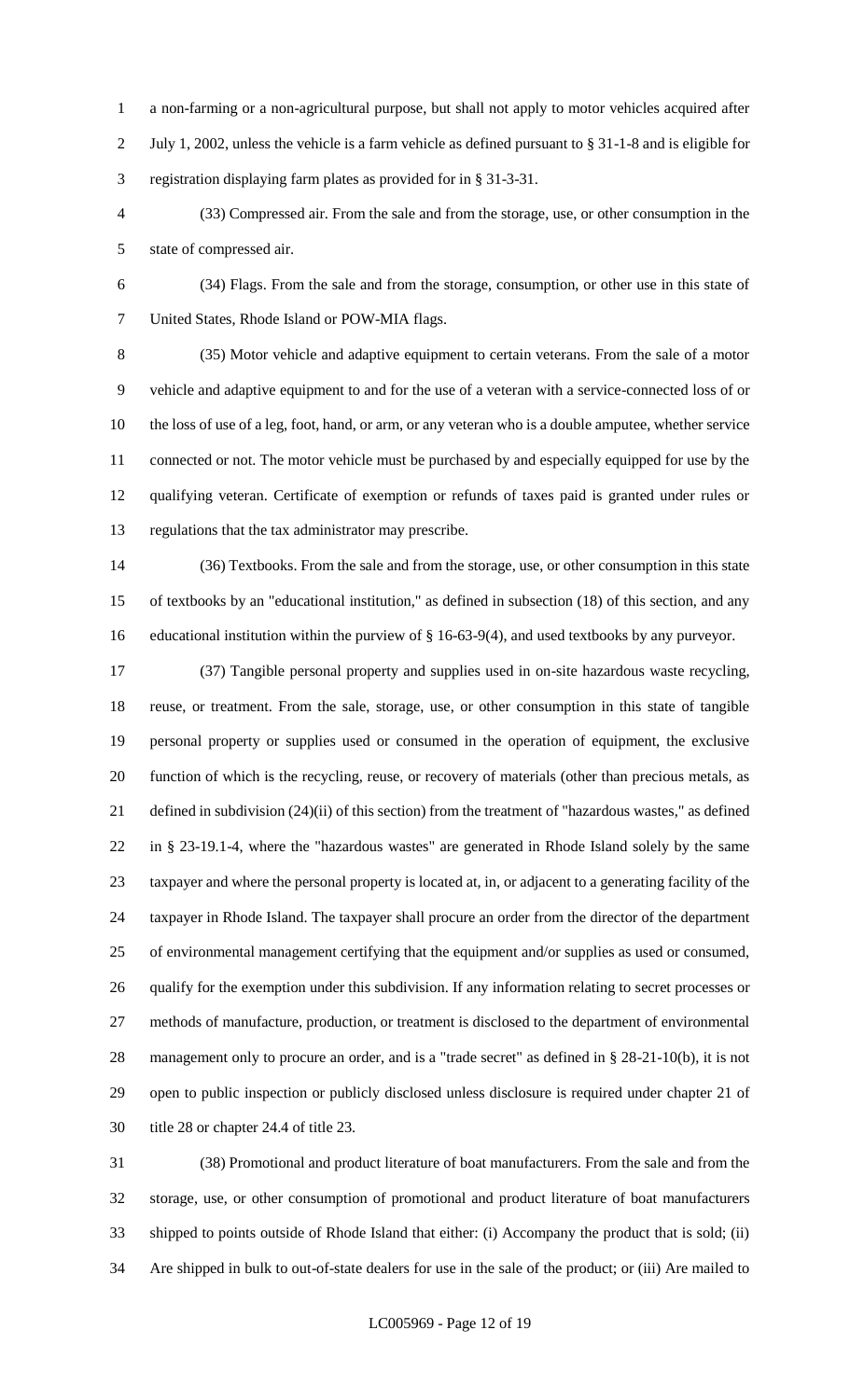customers at no charge.

 (39) Food items paid for by food stamps. From the sale and from the storage, use, or other consumption in this state of eligible food items payment for which is properly made to the retailer in the form of U.S. government food stamps issued in accordance with the Food Stamp Act of 1977, 7 U.S.C. § 2011 et seq.

 (40) Transportation charges. From the sale or hiring of motor carriers as defined in § 39- 12-2(12) to haul goods, when the contract or hiring cost is charged by a motor freight tariff filed with the Rhode Island public utilities commission on the number of miles driven or by the number of hours spent on the job.

 (41) Trade-in value of boats. From the sale and from the storage, use, or other consumption 11 in this state of so much of the purchase price paid for a new or used boat as is allocated for a trade- in allowance on the boat of the buyer given in trade to the seller or of the proceeds applicable only to the boat as are received from an insurance claim as a result of a stolen or damaged boat, towards the purchase of a new or used boat by the buyer.

 (42) Equipment used for research and development. From the sale and from the storage, use, or other consumption of equipment to the extent used for research and development purposes by a qualifying firm. For the purposes of this subsection, "qualifying firm" means a business for which the use of research and development equipment is an integral part of its operation and "equipment" means scientific equipment, computers, software, and related items.

 (43) Coins. From the sale and from the other consumption in this state of coins having numismatic or investment value.

 (44) Farm structure construction materials. Lumber, hardware, and other materials used in the new construction of farm structures, including production facilities such as, but not limited to: farrowing sheds, free stall and stanchion barns, milking parlors, silos, poultry barns, laying houses, fruit and vegetable storages, rooting cellars, propagation rooms, greenhouses, packing rooms, machinery storage, seasonal farm worker housing, certified farm markets, bunker and trench silos, feed storage sheds, and any other structures used in connection with commercial farming.

 (45) Telecommunications carrier access service. Carrier access service or telecommunications service when purchased by a telecommunications company from another telecommunications company to facilitate the provision of telecommunications service.

 (46) Boats or vessels brought into the state exclusively for winter storage, maintenance, repair, or sale. Notwithstanding the provisions of §§ 44-18-10, 44-18-11 and 44-18-20, the tax imposed by § 44-18-20 is not applicable for the period commencing on the first day of October in any year up to and including the 30th day of April next succeeding with respect to the use of any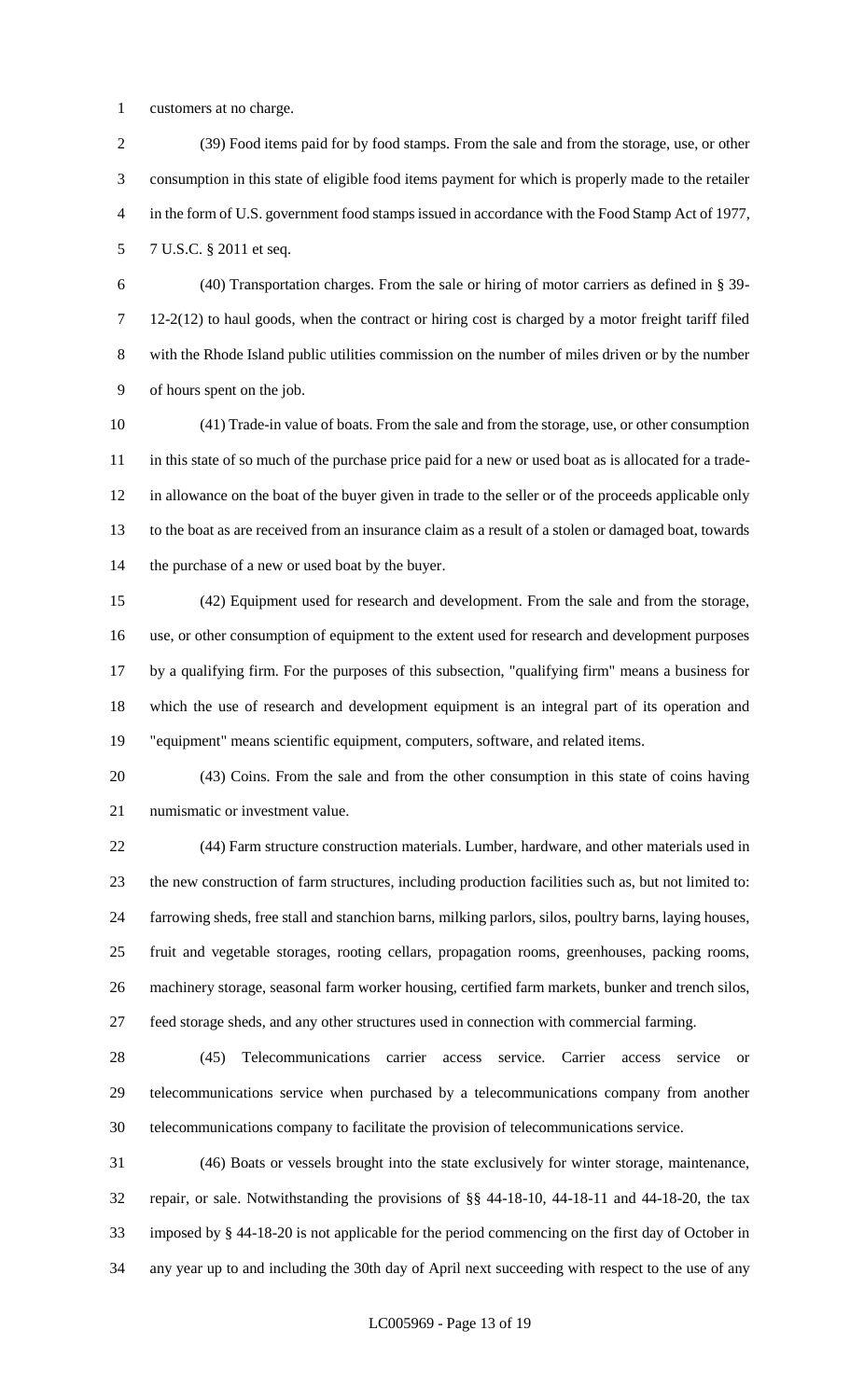boat or vessel within this state exclusively for purposes of: (i) Delivery of the vessel to a facility in this state for storage, including dry storage and storage in water by means of apparatus preventing ice damage to the hull, maintenance, or repair; (ii) The actual process of storage, maintenance, or repair of the boat or vessel; or (iii) Storage for the purpose of selling the boat or vessel.

 (47) Jewelry display product. From the sale and from the storage, use, or other consumption in this state of tangible personal property used to display any jewelry product; provided that title to the jewelry display product is transferred by the jewelry manufacturer or seller and that the jewelry display product is shipped out of state for use solely outside the state and is not returned to the jewelry manufacturer or seller.

 (48) Boats or vessels generally. Notwithstanding the provisions of this chapter, the tax imposed by §§ 44-18-20 and 44-18-18 shall not apply with respect to the sale and to the storage, use, or other consumption in this state of any new or used boat. The exemption provided for in this subdivision does not apply after October 1, 1993, unless prior to October 1, 1993, the federal ten percent (10%) surcharge on luxury boats is repealed.

 (49) Banks and regulated investment companies interstate toll-free calls. Notwithstanding the provisions of this chapter, the tax imposed by this chapter does not apply to the furnishing of interstate and international, toll-free terminating telecommunication service that is used directly and exclusively by or for the benefit of an eligible company as defined in this subdivision; provided that an eligible company employs on average during the calendar year no less than five hundred (500) "full-time equivalent employees" as that term is defined in § 42-64.5-2. For purposes of this section, an "eligible company" means a "regulated investment company" as that term is defined in the Internal Revenue Code of 1986, 26 U.S.C. § 851, or a corporation to the extent the service is provided, directly or indirectly, to or on behalf of a regulated investment company, an employee benefit plan, a retirement plan or a pension plan, or a state-chartered bank.

 (50) Mobile and manufactured homes generally. From the sale and from the storage, use, or other consumption in this state of mobile and/or manufactured homes as defined and subject to taxation pursuant to the provisions of chapter 44 of title 31.

(51) Manufacturing business reconstruction materials.

 (i) From the sale and from the storage, use, or other consumption in this state of lumber, hardware, and other building materials used in the reconstruction of a manufacturing business facility that suffers a disaster, as defined in this subdivision, in this state. "Disaster" means any occurrence, natural or otherwise, that results in the destruction of sixty percent (60%) or more of an operating manufacturing business facility within this state. "Disaster" does not include any damage resulting from the willful act of the owner of the manufacturing business facility.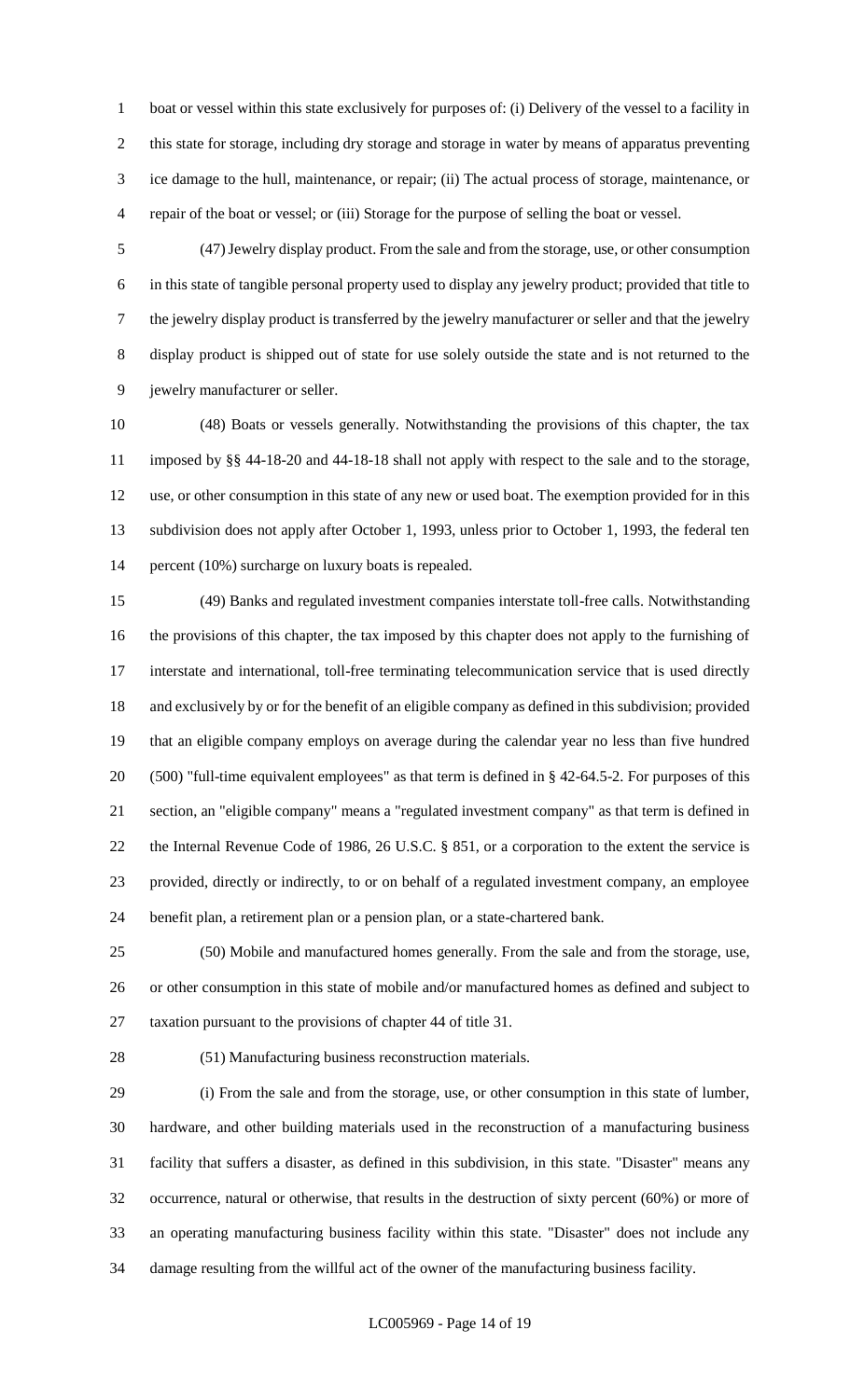(ii) Manufacturing business facility includes, but is not limited to, the structures housing the production and administrative facilities.

 (iii) In the event a manufacturer has more than one manufacturing site in this state, the sixty percent (60%) provision applies to the damages suffered at that one site.

 (iv) To the extent that the costs of the reconstruction materials are reimbursed by insurance, this exemption does not apply.

 (52) Tangible personal property and supplies used in the processing or preparation of floral products and floral arrangements. From the sale, storage, use, or other consumption in this state of tangible personal property or supplies purchased by florists, garden centers, or other like producers or vendors of flowers, plants, floral products, and natural and artificial floral arrangements that are ultimately sold with flowers, plants, floral products, and natural and artificial floral arrangements or are otherwise used in the decoration, fabrication, creation, processing, or preparation of flowers, plants, floral products, or natural and artificial floral arrangements, including descriptive labels, stickers, and cards affixed to the flower, plant, floral product, or arrangement, artificial flowers, spray materials, floral paint and tint, plant shine, flower food, insecticide, and fertilizers.

 (53) Horse food products. From the sale and from the storage, use, or other consumption in this state of horse food products purchased by a person engaged in the business of the boarding of horses.

(54) Non-motorized recreational vehicles sold to nonresidents.

 (i) From the sale, subsequent to June 30, 2003, of a non-motorized recreational vehicle to a bona fide nonresident of this state who does not register the non-motorized recreational vehicle in this state, whether the sale or delivery of the non-motorized recreational vehicle is made in this state or at the place of residence of the nonresident; provided that a non-motorized recreational vehicle sold to a bona fide nonresident whose state of residence does not allow a like exemption to its nonresidents is not exempt from the tax imposed under § 44-18-20; provided, further, that in that event the bona fide nonresident pays a tax to Rhode Island on the sale at a rate equal to the rate that would be imposed in his or her state of residence not to exceed the rate that would have been imposed under § 44-18-20. Notwithstanding any other provisions of law, a licensed, non-motorized recreational vehicle dealer shall add and collect the tax required under this subdivision and remit the tax to the tax administrator under the provisions of chapters 18 and 19 of this title. Provided, that when a Rhode Island licensed, non-motorized recreational vehicle dealer is required to add and collect the sales and use tax on the sale of a non-motorized recreational vehicle to a bona fide nonresident as provided in this section, the dealer in computing the tax takes into consideration the law of the state of the nonresident as it relates to the trade-in of motor vehicles.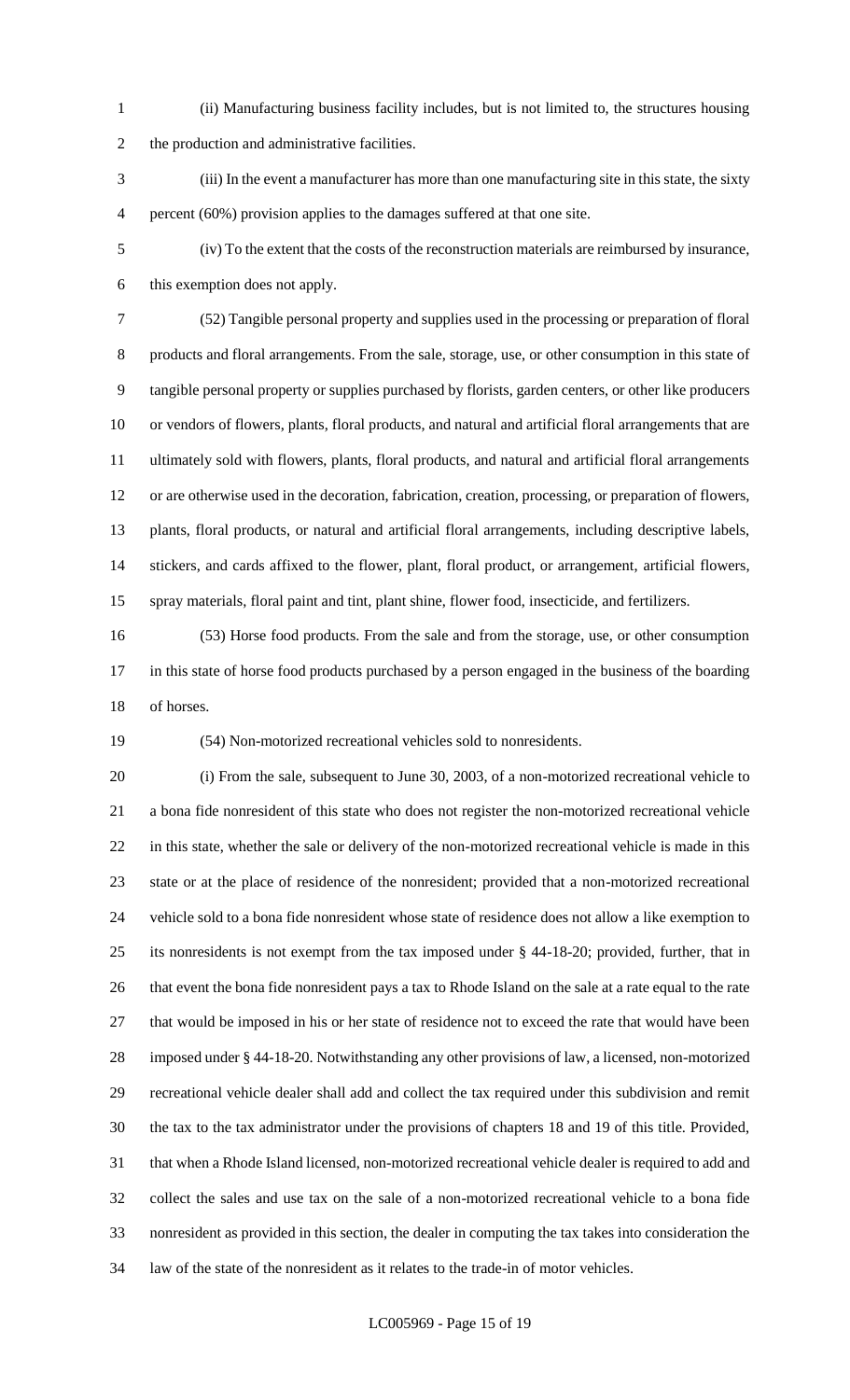(ii) The tax administrator, in addition to the provisions of §§ 44-19-27 and 44-19-28, may require any licensed, non-motorized recreational vehicle dealer to keep records of sales to bona fide nonresidents as the tax administrator deems reasonably necessary to substantiate the exemption provided in this subdivision, including the affidavit of a licensed, non-motorized recreational vehicle dealer that the purchaser of the non-motorized recreational vehicle was the holder of, and had in his or her possession a valid out-of-state non-motorized recreational vehicle registration or a valid out-of-state driver's license.

 (iii) Any nonresident who registers a non-motorized recreational vehicle in this state within ninety (90) days of the date of its sale to him or her is deemed to have purchased the non-motorized recreational vehicle for use, storage, or other consumption in this state, and is subject to, and liable for, the use tax imposed under the provisions of § 44-18-20.

 (iv) "Non-motorized recreational vehicle" means any portable dwelling designed and constructed to be used as a temporary dwelling for travel, camping, recreational, and vacation use that is eligible to be registered for highway use, including, but not limited to, "pick-up coaches" or "pick-up campers," "travel trailers," and "tent trailers" as those terms are defined in chapter 1 of title 31.

 (55) Sprinkler and fire alarm systems in existing buildings. From the sale in this state of sprinkler and fire alarm systems; emergency lighting and alarm systems; and the materials necessary and attendant to the installation of those systems that are required in buildings and occupancies existing therein in July 2003 in order to comply with any additional requirements for such buildings arising directly from the enactment of the Comprehensive Fire Safety Act of 2003 and that are not required by any other provision of law or ordinance or regulation adopted pursuant to that act. The exemption provided in this subdivision shall expire on December 31, 2008.

 (56) Aircraft. Notwithstanding the provisions of this chapter, the tax imposed by §§ 44-18- 18 and 44-18-20 shall not apply with respect to the sale and to the storage, use, or other consumption in this state of any new or used aircraft or aircraft parts.

 (57) Renewable energy products. Notwithstanding any other provisions of Rhode Island general laws, the following products shall also be exempt from sales tax: solar photovoltaic modules or panels, or any module or panel that generates electricity from light; solar thermal collectors, including, but not limited to, those manufactured with flat glass plates, extruded plastic, sheet metal, and/or evacuated tubes; geothermal heat pumps, including both water-to-water and water-to-air type pumps; wind turbines; towers used to mount wind turbines if specified by or sold by a wind turbine manufacturer; DC to AC inverters that interconnect with utility power lines; and manufactured mounting racks and ballast pans for solar collector, module, or panel installation. Not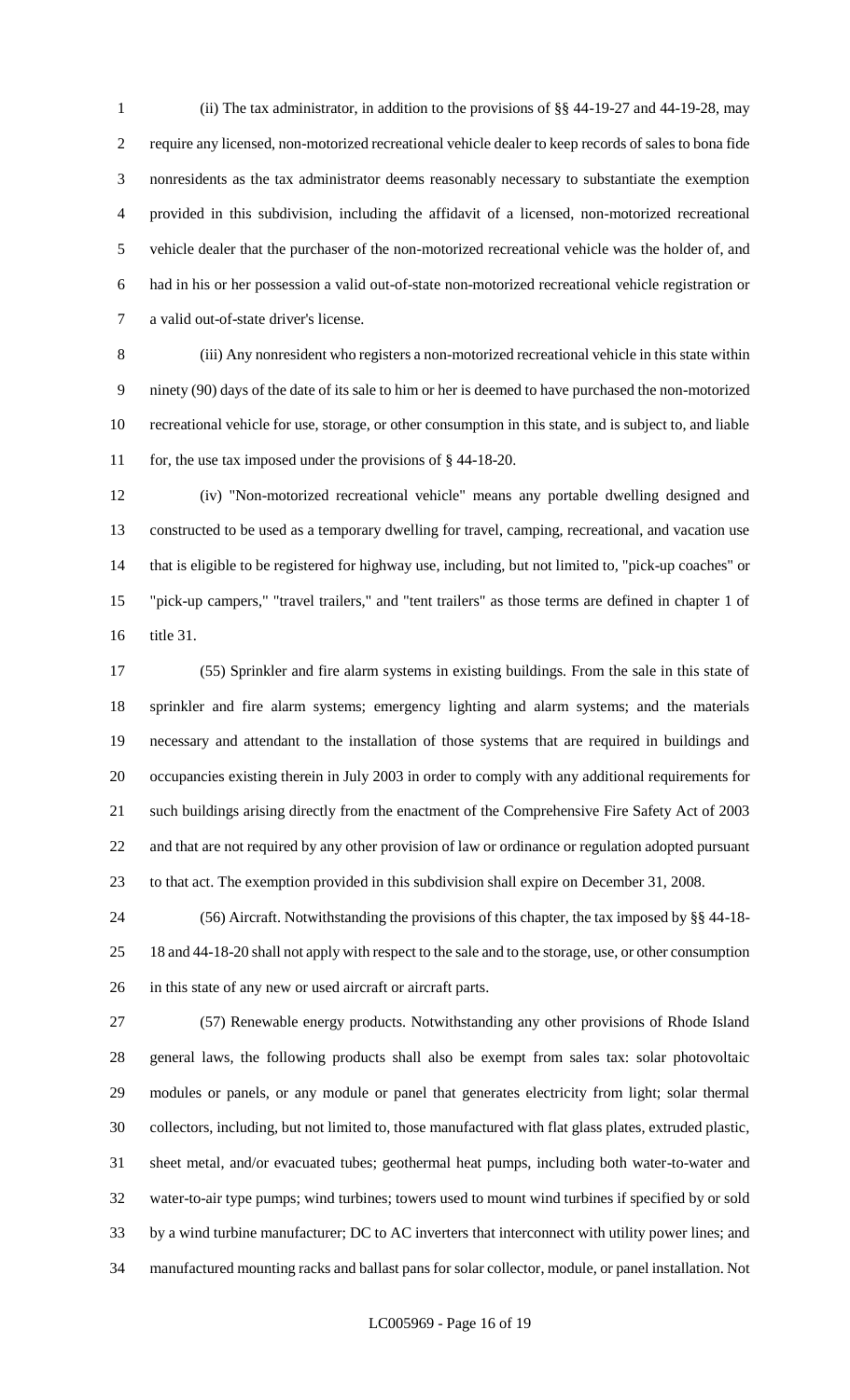to include materials that could be fabricated into such racks; monitoring and control equipment, if specified or supplied by a manufacturer of solar thermal, solar photovoltaic, geothermal, or wind energy systems or if required by law or regulation for such systems but not to include pumps, fans or plumbing or electrical fixtures unless shipped from the manufacturer affixed to, or an integral part of, another item specified on this list; and solar storage tanks that are part of a solar domestic hot water system or a solar space heating system. If the tank comes with an external heat exchanger it shall also be tax exempt, but a standard hot water tank is not exempt from state sales tax.

 (58) Returned property. The amount charged for property returned by customers upon rescission of the contract of sale when the entire amount exclusive of handling charges paid for the property is refunded in either cash or credit, and where the property is returned within one hundred twenty (120) days from the date of delivery.

 (59) Dietary supplements. From the sale and from the storage, use, or other consumption 13 of dietary supplements as defined in  $\S$  44-18-7.1(l)(v), sold on prescriptions.

 (60) Blood. From the sale and from the storage, use, or other consumption of human blood. (61) Agricultural products for human consumption. From the sale and from the storage, use, or other consumption of livestock and poultry of the kinds of products that ordinarily constitute food for human consumption and of livestock of the kind the products of which ordinarily constitute fibers for human use.

 (62) Diesel emission control technology. From the sale and use of diesel retrofit technology that is required by § 31-47.3-4.

 (63) Feed for certain animals used in commercial farming. From the sale of feed for animals as described in subsection (61) of this section.

 (64) Alcoholic beverages. From the sale and storage, use, or other consumption in this state by a Class A licensee of alcoholic beverages, as defined in § 44-18-7.1, excluding beer and malt beverages; provided, further, notwithstanding § 6-13-1 or any other general or public law to the contrary, alcoholic beverages, as defined in § 44-18-7.1, shall not be subject to minimum markup. (65) Seeds and plants used to grow food and food ingredients. From the sale, storage, use, or other consumption in this state of seeds and plants used to grow food and food ingredients as defined in § 44-18-7.1(l)(i). "Seeds and plants used to grow food and food ingredients" shall not include marijuana seeds or plants.

 (66) Feminine hygiene products. From the sale and from the storage, use, or other consumption of tampons, panty liners, menstrual cups, sanitary napkins, and other similar products the principal use of which is feminine hygiene in connection with the menstrual cycle.

(67) Commercial fishing motor vehicles. From the sale and from the storage or use of motor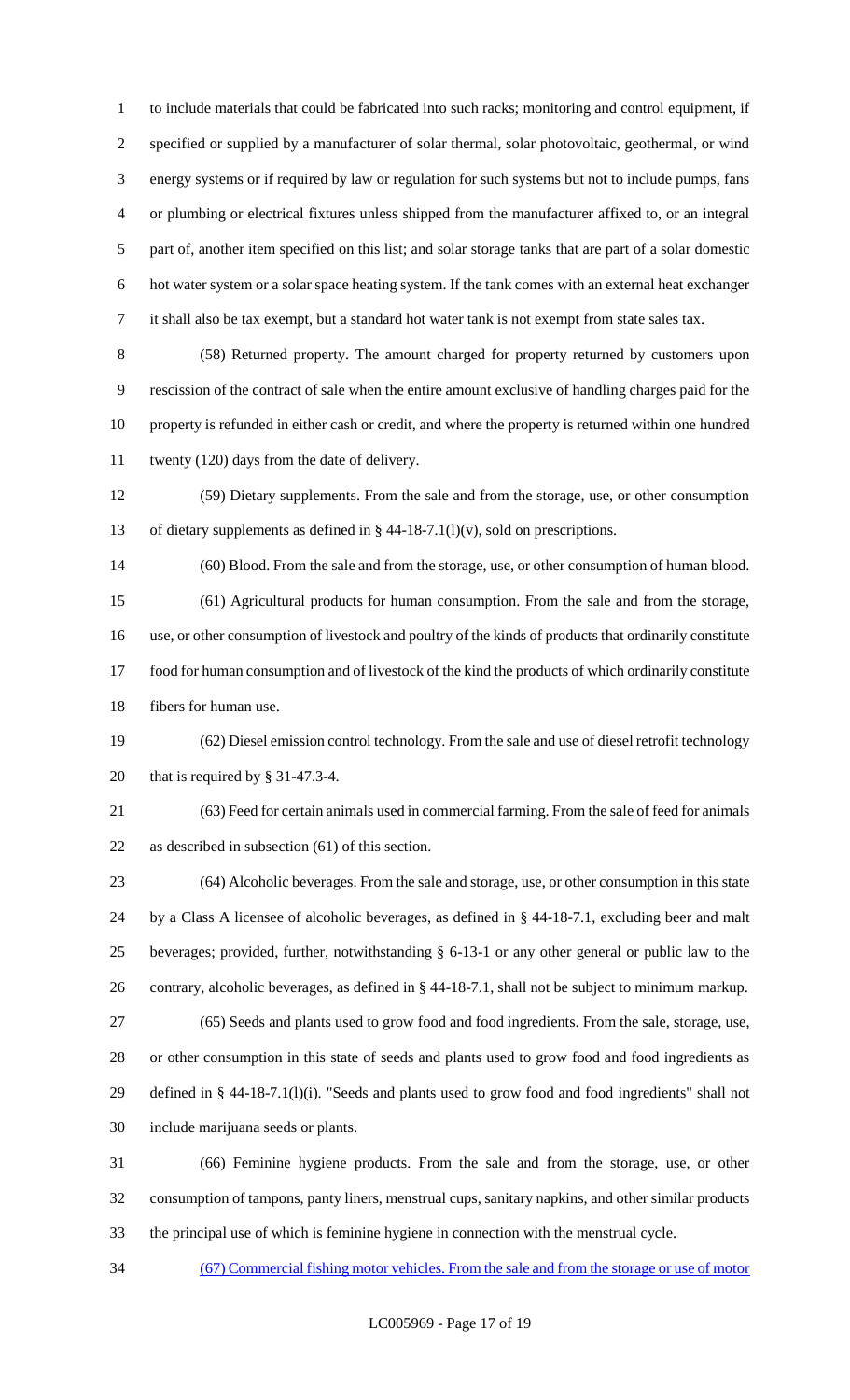- 1 vehicles used directly for commercial fishing purposes, including motor vehicles with commercial
- 2 fishing plates issued pursuant to § 31-3-31.4.
- 3 SECTION 3. This act shall take effect upon passage.

 $=$ LC005969 ========